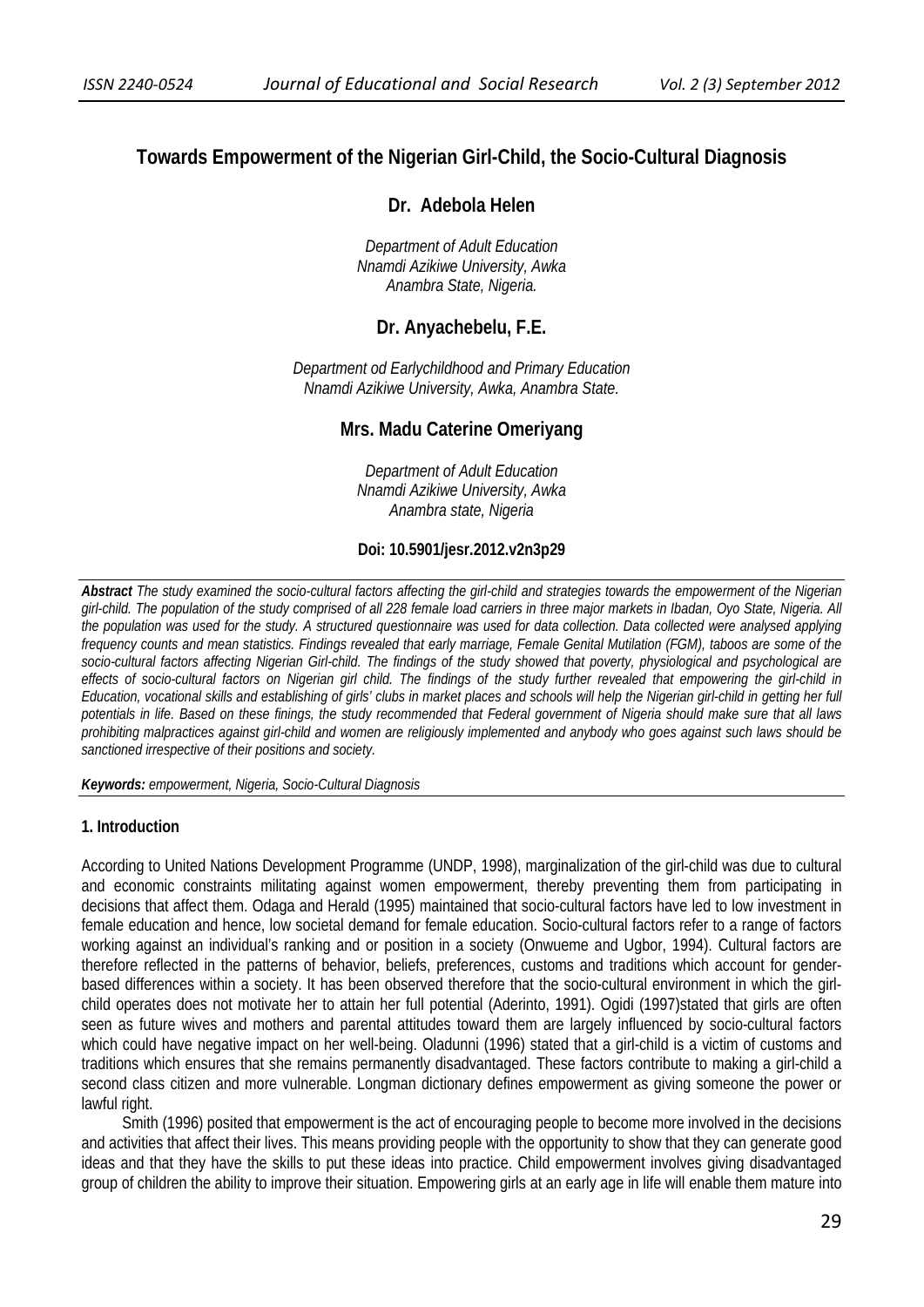womanhood as complete beings. This will lift them out of the dungeon of illiteracy, poverty, diseases and death. Sociocultural factors militate against girl-child empowerment and removal of the socio-cultural factors will further empower the girl-child in her ability to participate in development related activities.

## **2. Statement of the Problem**

In major markets in Oyo State, Ibadan, Nigeria, the common feature which cannot escape one's notice is the female load carriers who run to buyers in order to assist in carrying loads. The buyers after engaging them pay them any amount they feel is good for the service rendered by these girls. These girls live and derive their means of existence on load carrying jobs. These girl children are physically, psychologically and economically deficient and exploited by adults. The researchers observed that the pitiable conditions of these girls in market places might be due to some socio-cultural factors which call for definite and drastic measures. In view of this, the researchers diagnosed the socio-cultural factors affecting girl-child and found some strategies for empowering them.

## **3. Purpose of the Study**

The main purpose of the study was to diagnose the socio-cultural factors affecting the Nigerian girl-child. Specifically, the study seeks to:

- 1. determine the socio-cultural factors affecting Nigerian girl-child;
- 2. determine the effects of socio-cultural factors on Nigerian girl-child;

## **4. Research Questions**

The following research questions guided the study:

- 1. What are the socio-cultural factors affecting Nigerian girl-child?
- 2. What are the effects of socio-cultural factors on Nigerian girl-child?

#### **5. Method**

The design adopted for carrying out this study was a descriptive survey. The study was carried out in Ibadan, Oyo State, Nigeria. The population of the study was 228 comprising of all female load carriers who are in three major markets in Ibadan, Oyo State, Nigeria. The population of the study is represented in the table below:

**Table 1:** Population of Respondents

| S/NO | <b>NAME OF MARKET</b> | <b>POPULATION</b> |
|------|-----------------------|-------------------|
|      | Bodija market         |                   |
|      | Sango market          |                   |
|      | Oio market            | 59                |
|      | Γotal                 | 228               |

The entire population was used for the study and so there was no sampling technique. A structured questionnaire was used for collecting data. The questionnaire was divided into two sections. Sections A and B. Section A was on the biodata of the respondents. Section B was made up of items drawn from the research questions. The questionnaire was structured on a four point likert scale of Strongly Agree(SA), Agree(A), Disagree(D) and Strongly Disagree(SD). The instrument was validated by three experts in measurement and evaluation and adult education. The three experts were requested to validate the instrument in terms of:

- 1. clarity of instruction to the respondents
- 2. proper wording of the items and
- appropriateness and adequacy of the items in addressing the purpose of the study.

Their recommendations served as guide to modifications of items in the instrument. The reliability of the instrument was determined using Cronbach Alpha method. The co-efficient alpha for the two sections were 0.96 and 0.95. These values indicate that the instrument was highly reliable. The questionnaire was collated and analysed through the use of frequency tables and mean scores. A mean score of 2.50 and above was regarded as accepted otherwise rejected.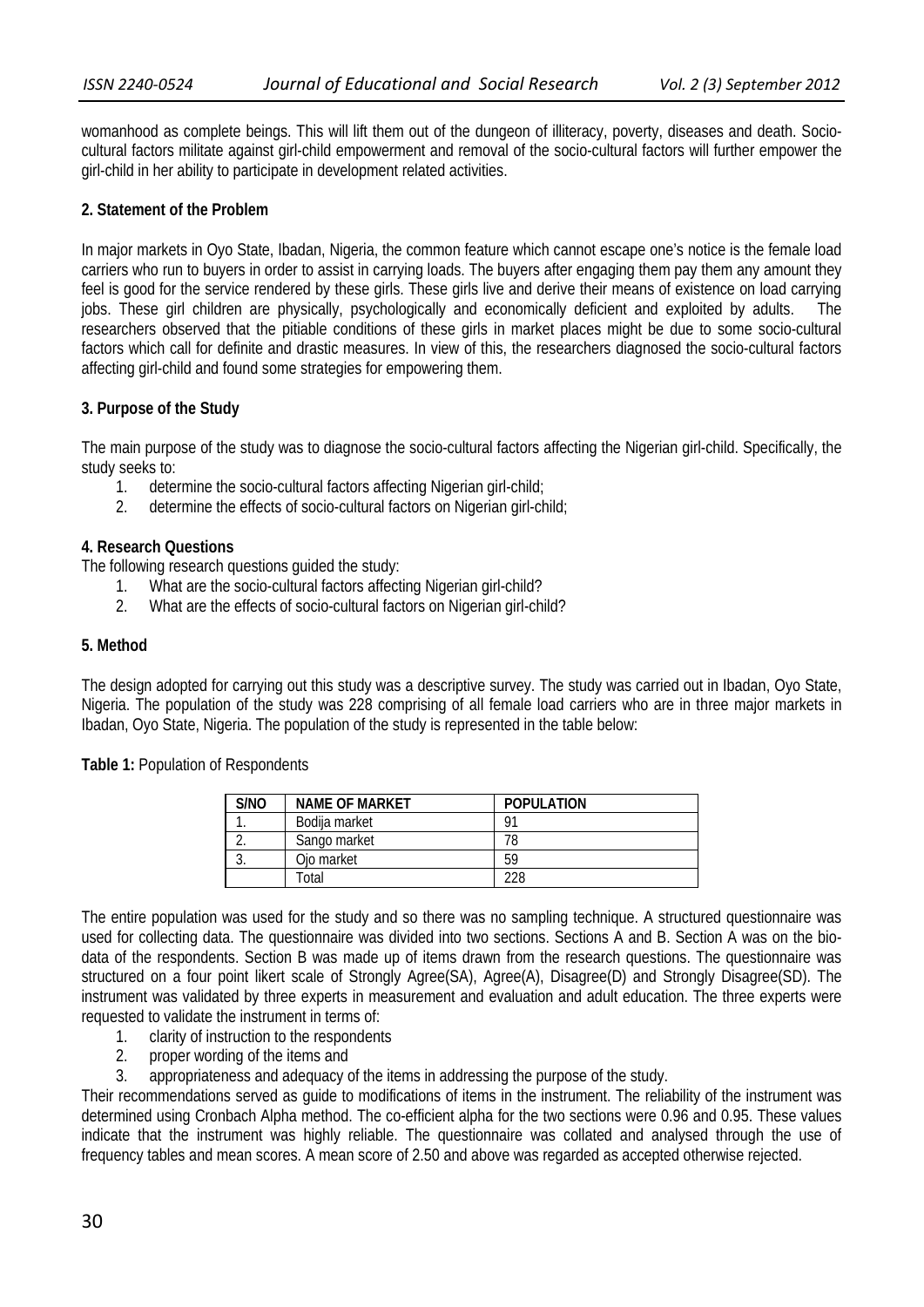## **6. Results**

Section A which is the bio-data of the respondents are presented below:

| Age Distribution | No  | %    |
|------------------|-----|------|
| $8 - 10$         | 76  | 33.3 |
| $11-13$          | 88  | 38.6 |
| $14-17$          | 64  | 28.1 |
| Total            | 228 |      |

Table 2 above revealed that respondents were distributed in three broad age groups. 8-10 years 33.3%, 11-13 years 38.6 and 14-17 years 28.1.

**Table 3:** Respondents place of birth

| <b>State</b> | No  | %     |
|--------------|-----|-------|
| Оуо          | 124 | 54.4  |
| Osun         | 31  | 13.6  |
| Ogun         | 12  | 5.26  |
| Ondo         |     | 3.50  |
| Ekiti        |     | 2.63  |
| Kwara        |     | 0.88  |
| Kaduna       | 32  | 14.03 |
| Niger        | 13  | 5.70  |

From table 3 above, respondents to the item on place of birth were varied. Most of the respondents are from Oyo with 54.4%, Osun 13.6%, kaduna 14.03%. It is important to emphasize that a larger proportion of those born in Oyo are in the majority and many of them are from the rural areas and not necessarily Ibadan city.

**Table 4:** Educational background of respondents

| Type of school   | No  | %     |
|------------------|-----|-------|
| No formal school | 205 | 89.91 |
| Primary six      | 23  | 10.09 |
| Total            | 228 |       |

The table above shows that 89.91% did not go to school while 10.09% had primary six education. This shows that majority of the respondents are illiterates.

#### **Table 5:** Marital status of respondents

| <b>Marital status</b> | No  | %     |
|-----------------------|-----|-------|
| Single                |     | 33.78 |
| Married               | 65  | 28.50 |
| Widowed               | 56  | 24.56 |
| Total                 | 228 |       |

Table 5 revealed that 33.78% have not married. 28.50 are married while 24.56 are widows.

The findings of the section B are presented in accordance with the research questions that guided the study.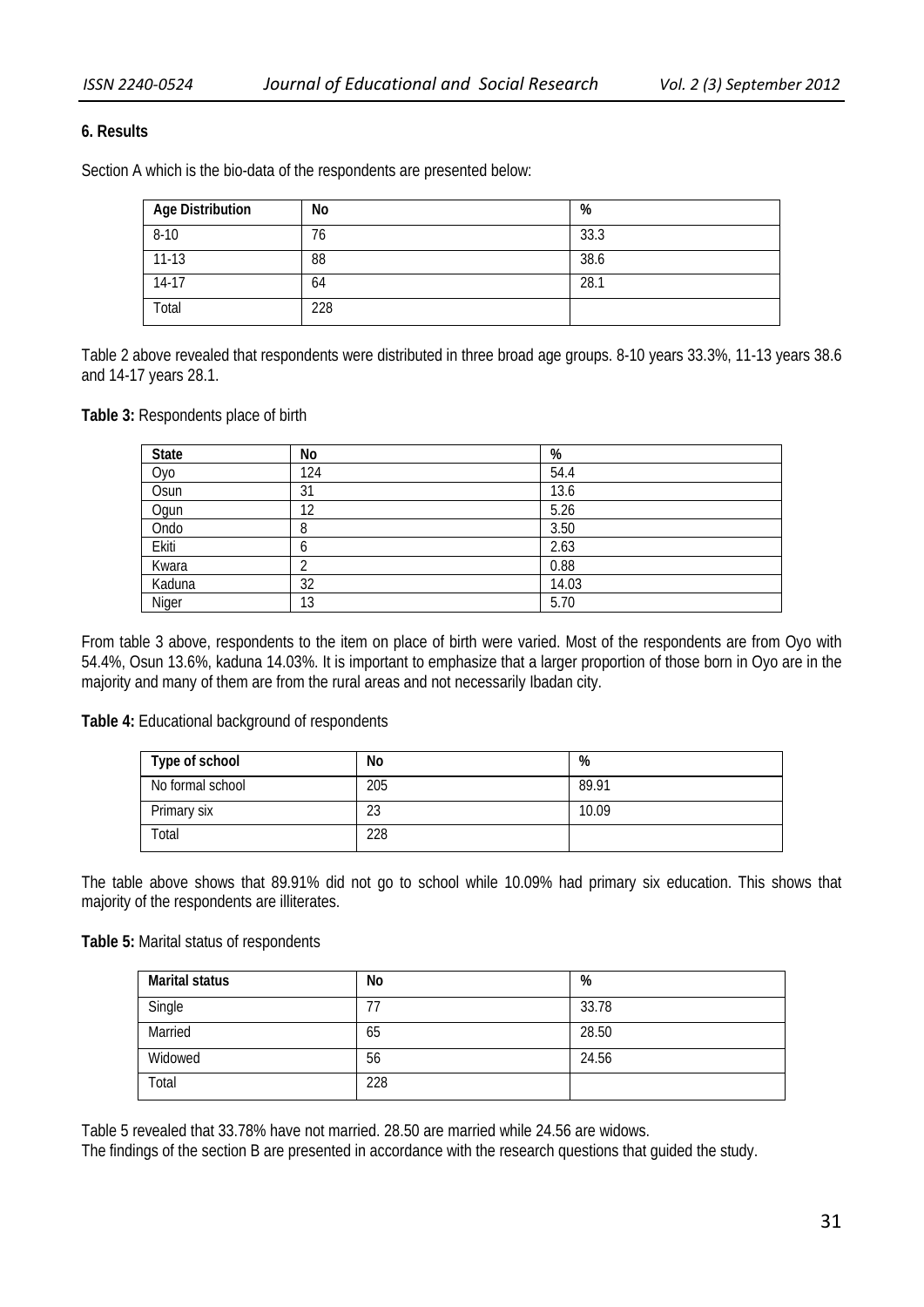## *Research Question 1*

What are the socio-cultural factors affecting Nigerian girl-child?

Answers to this research question is presented in Table 6.

**Table 6:** Mean Responses of the respondents on the socio-cultural factors affecting the Nigerian girl-child.

| S/No | <b>ITEM</b>           | <b>SA</b> | Α  |    | <b>SD</b> | Total | Weighted | Mean | Decision |
|------|-----------------------|-----------|----|----|-----------|-------|----------|------|----------|
|      |                       |           |    |    |           |       | mean     |      |          |
|      | What are the          |           |    |    |           |       |          |      |          |
|      | socio-cultural        |           |    |    |           |       |          |      |          |
|      | factors affecting     |           |    |    |           |       |          |      |          |
|      | the girl-child?       |           |    |    |           |       |          |      |          |
|      | Early marriage        | 64        | 60 | 57 | 47        | 228   | 597      | 2.62 | Accepted |
| 2.   | <b>Female Genital</b> | 70        | 57 | 53 | 48        | 228   | 605      | 2.65 | Accepted |
|      | mutilation            |           |    |    |           |       |          |      |          |
| 3.   | Widowhood             | 61        | 68 | 41 | 58        | 228   | 588      | 2.58 | Accepted |
|      | practices             |           |    |    |           |       |          |      |          |
| 4.   | Taboos                | 65        | 62 | 55 | 46        | 228   | 602      | 2.64 | Accepted |

Table 6 shows mean responses on the socio-cultural factors affecting the Nigerian girl.

#### *Research Question 2*

What are the effects of socio-cultural factors affecting Nigerian girl-child?

Answers to this research question is presented in Table 7.

**Table 7:** Mean Responses of the respondents on the effects of socio-cultural factors on the Nigerian girl-child.

| S/N <sub>0</sub> | <b>ITEM</b>                                                                             | SA | A  | D  | <b>SD</b> | Total | Weighted<br>mean | Mean | Decision |
|------------------|-----------------------------------------------------------------------------------------|----|----|----|-----------|-------|------------------|------|----------|
|                  | What are the<br>effects of socio-<br>cultural factors<br>on the Nigerian<br>girl-child? |    |    |    |           |       |                  |      |          |
| 1.               | Denial from<br>going to school                                                          | 74 | 62 | 51 | 41        | 228   | 625              | 2.74 | Accepted |
| 2.               | Physiological<br>effects                                                                | 73 | 61 | 58 | 36        | 228   | 627              | 2.75 | Accepted |
| 3.               | Poverty                                                                                 | 75 | 69 | 51 | 33        | 228   | 642              | 2.82 | Accepted |
| 4.               | Psychological<br>effects                                                                | 69 | 68 | 53 | 38        | 228   | 624              | 2.58 | Accepted |

Table 7 reveals mean responses on effects of socio-cultural factors on girls is quite high because all of the items scores above 2.50 which means that all the respondents accepted all as the effects of socio-cultural factors affecting girl-child.

# **7. Discussion**

The results from bio-data of the respondents revealed that poverty in the society is a major factor that made the girl-child not to go to school or stopped schooling. The prevailing economic hardship constrains parents' financial support for education. In such a situation, the overriding interest is on sustaining the source of livelihood rather than supporting girl child education. In essence, the girl child did not go to school in order to support parents and to fend for themselves. This falls in line with Udoh (2001) who stated that the girl-child is encouraged to prostitute her body for money does so either to regiment the family financial resources or to obtain some money so as to be independent of her poor parents.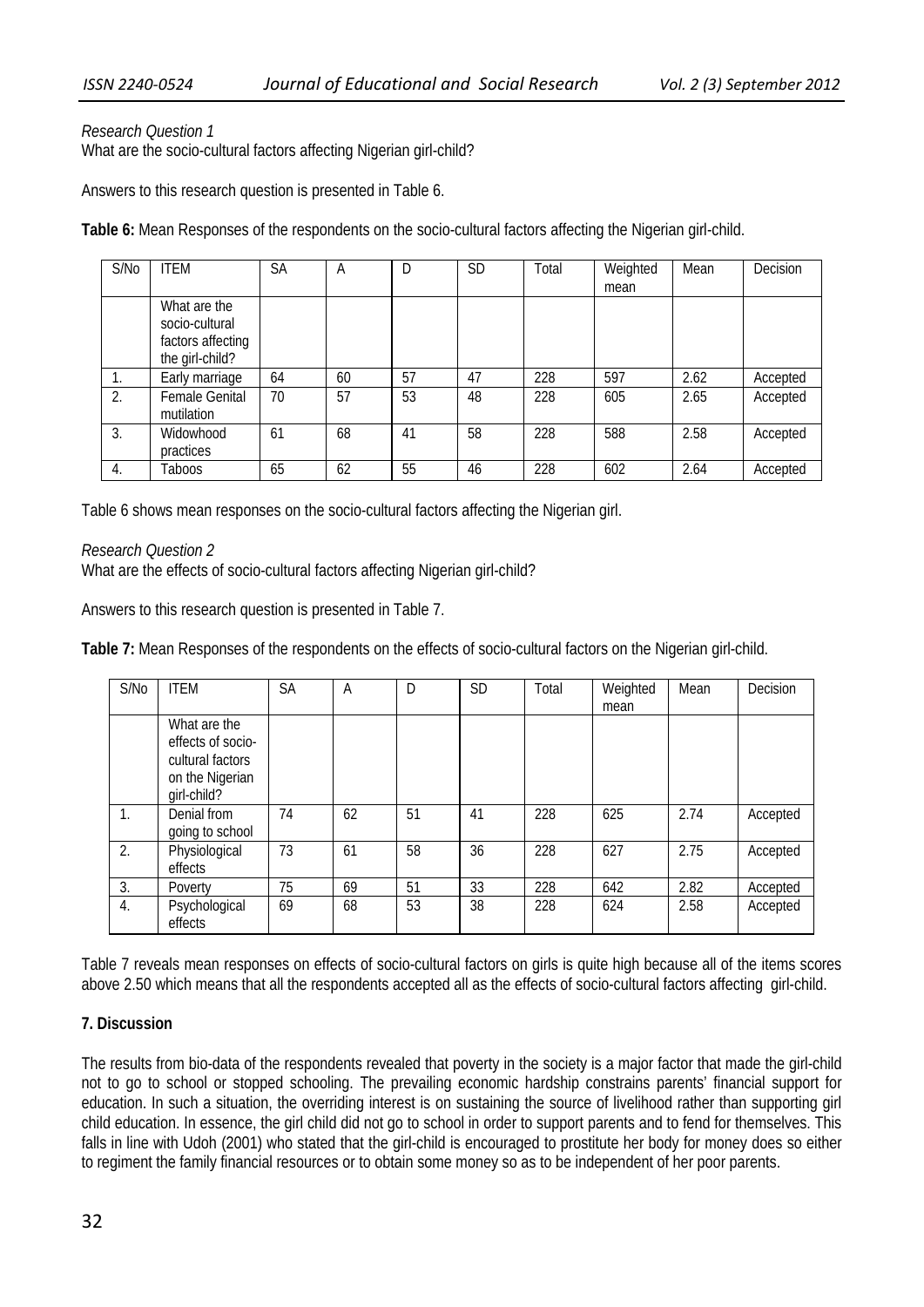The results of research question one show that girl child responses on socio-cultural factors ranges from early marriage, Female Genital Mutilation, widowhood practices and taboos. These findings fall in line with the findings of Adebola (2009) and Udoh (2001) who opined that socio-cultural factors affecting girl-child involve early marriage, female Genital Mutilation and widowhood practices.

The result of research two showed the effects of socio-cultural factors on girl-child in Nigeria. This findings corroborates Udoh (2001) and Emegwa (2010) who stated that early marriage can deny a girl the opportunity of going to school. The findings of the study showed that socio-cultural factors can lead to physiological and medical effects of the girl child.

This finding is supported by Enukorah (1982) in Adebola (2010) who noted that physically, widows might be wounded which may lead to their deaths. Udoh (2001) and Emegwa(2010) also supported this view by stating that early marriage could cause Vesico Vagina Fistula (VVF) due to the fact that the birth canal, of the prospective mother is not matured enough for the baby's exist. In support of the effects of Female Genital Mutilation, Delano (1999) highlighted some of the effects which include heavy bleeding, acute infections like tetanus and HIV/AIDS, frequent in passing urine resulting in pain and infection of the bladder. The findings of the study also revealed that psychologically, girl-child is affected. This fall in line with Udoh (2001) who stated that the early responsibility of motherhood thrust on a girl would sentence her to life of slavery, a life without fulfillment, except to breed children. According to Ejiofor (1991) in Adebola (2009), widows are meant to suffer psychological problems which amongst others is madness. The findings of the study showed that socio-cultural factors could have poverty effect on the girl-child. This finding support Udoh (2001) who stated that socio-cultural factors such as early marriage is as a result of poverty in the family.

#### **8. Strategies**

*Education:* The key to girl's progress is education and learning. Education is an indispensable means of realizing other human rights. As an empowerment right, education is the primary vehicle by which economically and socially marginalized children can lift themselves out of poverty and obtain the means to participate fully in their communities.

Education has a vital role in empowering girl and safeguarding them from exploitative and hazardous labour and sexual exploitation, promoting human rights and democracy, protecting the environment and controlling population growth. Adebola (1997) stated that the Millennium Development Declaration of 8th September, 2000 resolved that by the year 2015 children everywhere, boys and girls alike would be able to complete a full course of primary schooling and that girls and boys would have equal access to all levels of education. Education of girls should be made priority. This is because educational status of women in any nation correlates with its level of development. Consequently, the higher the level of girls' education status, the more developed the state or nation. It is through education that women can change their cultural inhibitions which adversely affects them and place them in inferior position. Education empowers girl-child by improving their living standard. Education should be made compulsory for everybody including the girls. If the Nigerian government is really committed to the welfare of the children, it has to provide free education. Poverty is one of the major causes of girls going into the business of load carrying. Majority of the girls went into this business of load carrying because of financial problems which have made them to abandon schooling or made them not to attend at all. It is imperative for the government to improve the standard of living of the citizens. Scholarships can be given to these girls too.

*Vocational skills:* Girl-child can be trained in vocational skills like fashion designing, hair dressing, soap making, interior decoration, bead making and so on. These vocational skills could generate higher income for these girls which is better than carrying loads for people in the market with a small money. Training these girls in different vocations of their choices will bring about positive changes in their lives.

*Establishing girl's club in schools and markets:* Girls clubs can be set up in schools and markets to educate girls about harmful effects of socio-cultural factors as well as importance of education. In these clubs, girls will be able to share and discuss issues relating to their lives and how to solve them.

### **9. Conclusion**

This study has diagnosed the socio-cultural factors affecting Nigerian girl-child. It has been recognized that girls are affected by some socio-cultural factors. Faced with all these problems and predicaments, they cannot do so much as far as development of their communities and the nation is concerned. This situation therefore calls for a decision by the society to take adequate steps to eliminate these practices which affect girl child in order to achieve a gender fair and gender friendly society which will make it possible for girls to be integrated into the development process.